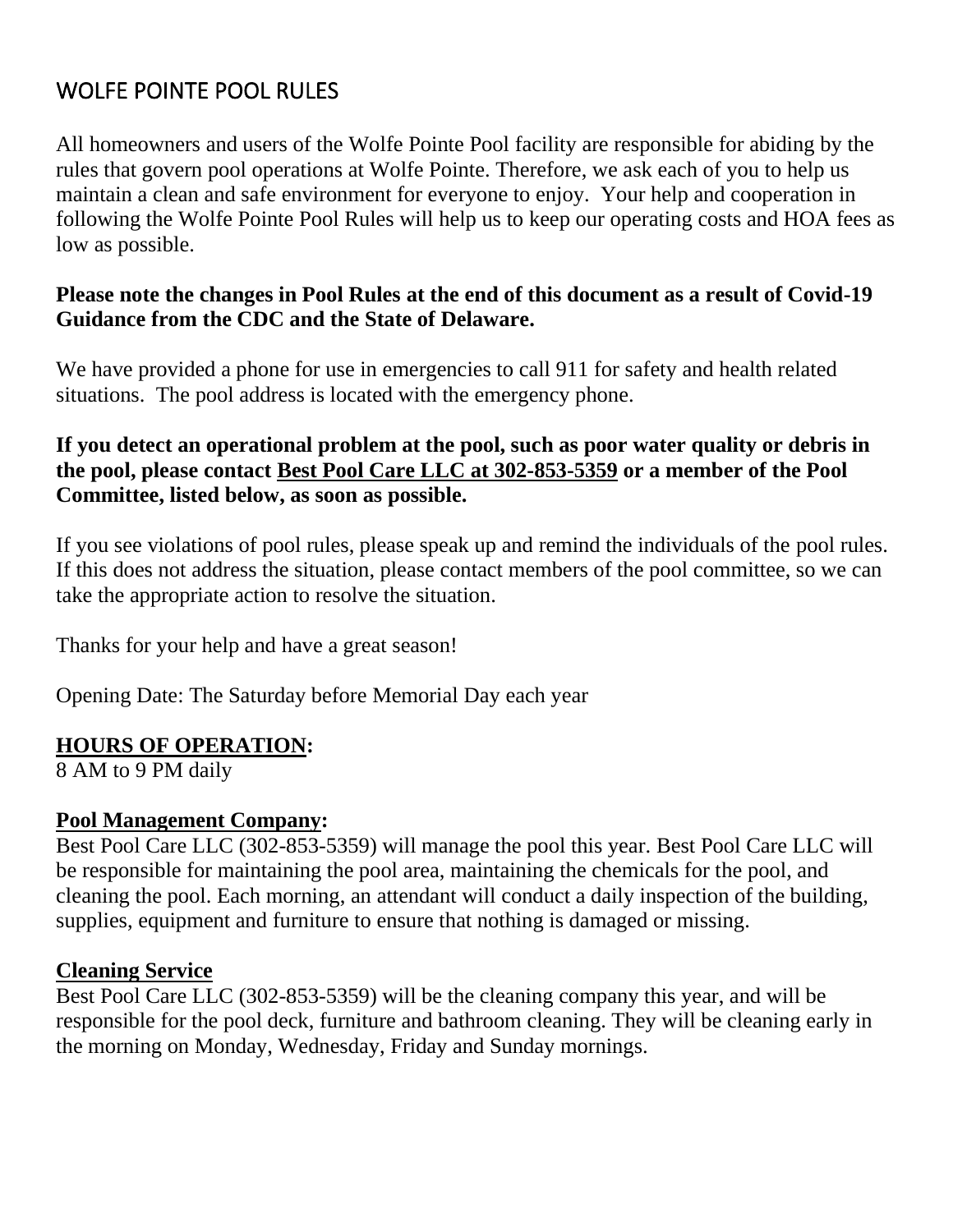# **Unguarded Pool Policy:**

There will be no lifeguard on duty this season except for pool parties which requires a lifeguard. The pool will be available for property owners and their guests to use during open hours. During these times, use of the pool and pool area will be at the owners and their guests own risk. To use the pool, all property owners and guests must be at least 14 years old. Children under 14 need to be supervised by someone 18 or older. All property owners and children over 18 years of age must have a signed Release of Liability Form on file before their pool pass will be activated.

## **Underage Swimming Penalties:**

Should problems arise with age compliance, the following penalties will be imposed for property owners and their families who do not follow the rules. For the first offense, the property owners will get a verbal warning. For the second offense, pool privileges for all family members and guests (which includes all your pool passes should you have more than one) will be disallowed for a period of two weeks. For the third offense, pool privileges will be disallowed for the balance of the season for all family members and their guests. The pool management company or any property owner can report offenses of age limit rules to a pool committee or board member. The property owner(s) will then be contacted and appropriate action will be taken.

# **Pool Rules Non-Compliance Penalties:**

Should there be failure to comply with pool rules, the following penalties will be imposed for property owners and their families who do not follow the rules. For the first offense, the property owners will get a verbal warning. For the second offense, pool privileges for all family members and guests (which includes all your pool passes should you have more than one) will be disallowed for a period of two weeks. For the third offense, pool privileges will be disallowed for the balance of the season for all family members and their guests. The pool management company or any property owner can report offenses of non-compliance to pool rules to a pool committee or board member. The property owner(s) will then be contacted and appropriate action will be taken.

# **Pool Access:**

The pool gate will be locked at all times by the electronic locking system. The gate should not be propped open nor should a pool pass be left for others to use. Entering the pool area requires a pool pass. This pass will be registered to individual property owners and will electronically log when you enter the pool area. It is mandatory that all property owners, family members and their guests use their own passes to enter and exit the pool.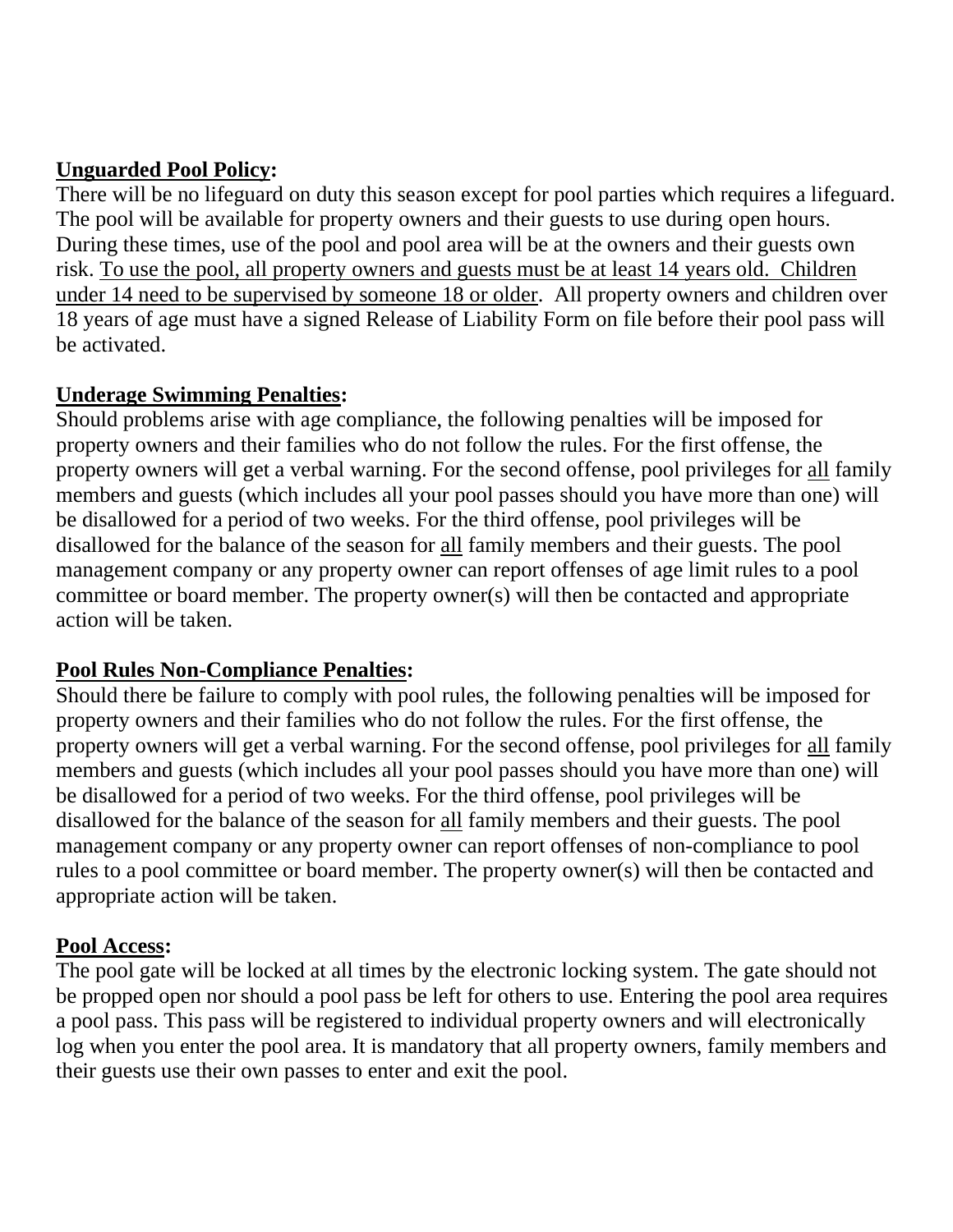## **Pool Pass:**

Pool passes for use at the pool can be obtained by completing the Release of Liability Agreement and paying the required fee. The first pass will cost \$15.00 and all subsequent passes \$20.00. Property owners can purchase up to four passes if needed. Each property owner must complete the Release of Liability form and have all adult residents (18 years and older) sign the form. Once the Pool Committee receives a signed agreement and the required fee, the appropriate number of passes will be given to the property owner. Once you have a pass, it can be used indefinitely. It is important to guard the security of the pass. The pass is not labeled as Wolfe Pointe to enhance this security if the pass is lost. However, **if you lose a pass, report it immediately to Mate McCain 302-644-3488 so the pass can be deactivated.** A replacement pass will be issued for \$20.00. If you are moving, please contact Mate. The new homeowner can obtain passes as discussed above. Your pass will only work during set times. When the pool is not available for use, the pass will not allow entry. The pool and pool area are not to be used after the posted closing time.

Except for immediate family members, overnight house guests and child care providers (18 or over rule applies), your pool pass may not be used by anyone without the property owner being present. Failure to comply will result in the same penalties as stated in underage swimming.

## **Pool Area Maintenance:**

As noted above, Best Pool Care (302-853-5359) will be cleaning the bathrooms, pool deck area and furniture. However, it will be the responsibility of those property owners using the pool to clean up the pool area and ensure that all pool furniture is properly arranged and the umbrellas closed. We have provided hand sanitizer and disinfectant wipes for maintaining a safe and clean atmosphere. Each person is also responsible for maintaining the neatness and cleanliness of the pool area by disposing of their trash in the bins provided. The bathrooms will remain unlocked so they will be available for use at all times. We have installed light sensors in the bathrooms so lights will automatically come on when you enter. If you notice any damage or equipment missing when you enter or leave the pool area, please report it immediately to a pool committee member.

## **Safety:**

Emergency telephone - There is an outside phone next to the men's restroom. This is an emergency phone and only to be used for 911 calls. Remember, for all emergencies, dial 911 and give the location of the pool which is 35847 Black Marlin Drive in Wolfe Pointe.

First Aid Kit – One is provided and is placed near the emergency telephone.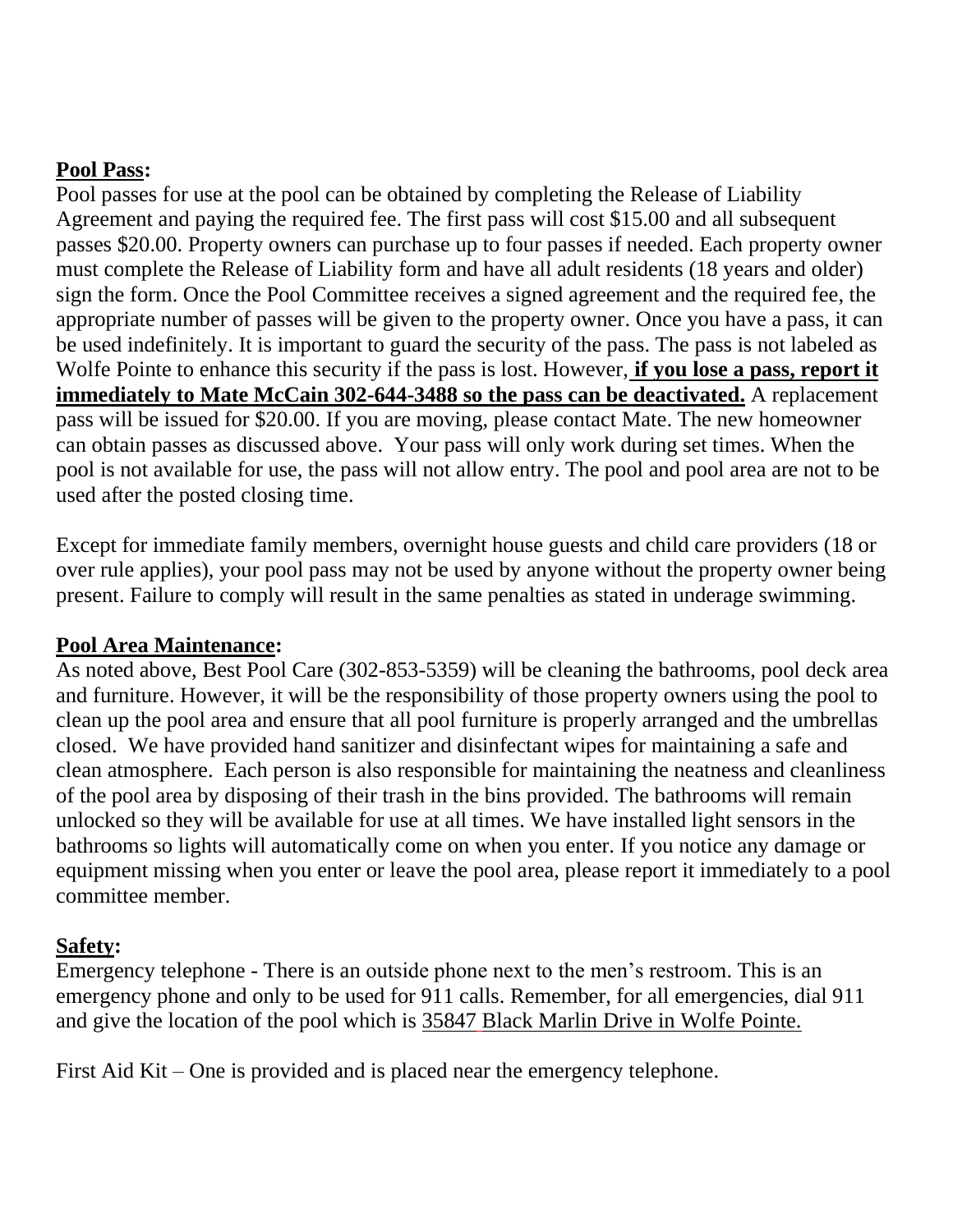## **Emergency Exi**t:

The Emergency Exit has been upgraded to meet new fire code standards. **Please do not use the emergency exit button unless there is a real emergency!** Activating the switch will cause an alarm to sound and will disable the security mechanism. If you activate the switch by mistake, the exit system can be re-activated using the tool attached to the Emergency Exit switch. If you are unable or unwilling to activate the switch, please contact a member of the Pool Committee as listed below so we can activate the system as soon as possible.

## **Please do not use the emergency exit button unless there is a real emergency!**

# *COVID GUIDELINES (June 2021)—Subject to Change/Update*

- Do not enter the pool area if you have a fever, chills, cough or shortness of breadth or other respiratory symptoms, which may indicate that you have COVID-19.
- Unvaccinated pool visitors should wear a facemask upon entering the pool area until they are at their table or seated place. Facemasks can be removed when seated or in the pool as long as 3-6 ft of distance between parties. Children 2 years of age or under should *not* be wearing a facemask.
- Maintain 3-6 ft of distance between groups and families.
- Hand sanitizer is available in the pool house area for use by all visitors to the pool.
- Pool furniture is out for your use. There are disinfectant wipes available in the area near the pool house for disinfecting chairs and tables. Alternatively, you are welcome to bring your own chairs or disinfectant to use.
- Pool parties ARE allowed at this time. At least 3 weeks advance notice is required and lifeguards are required. A form is on the WP website.